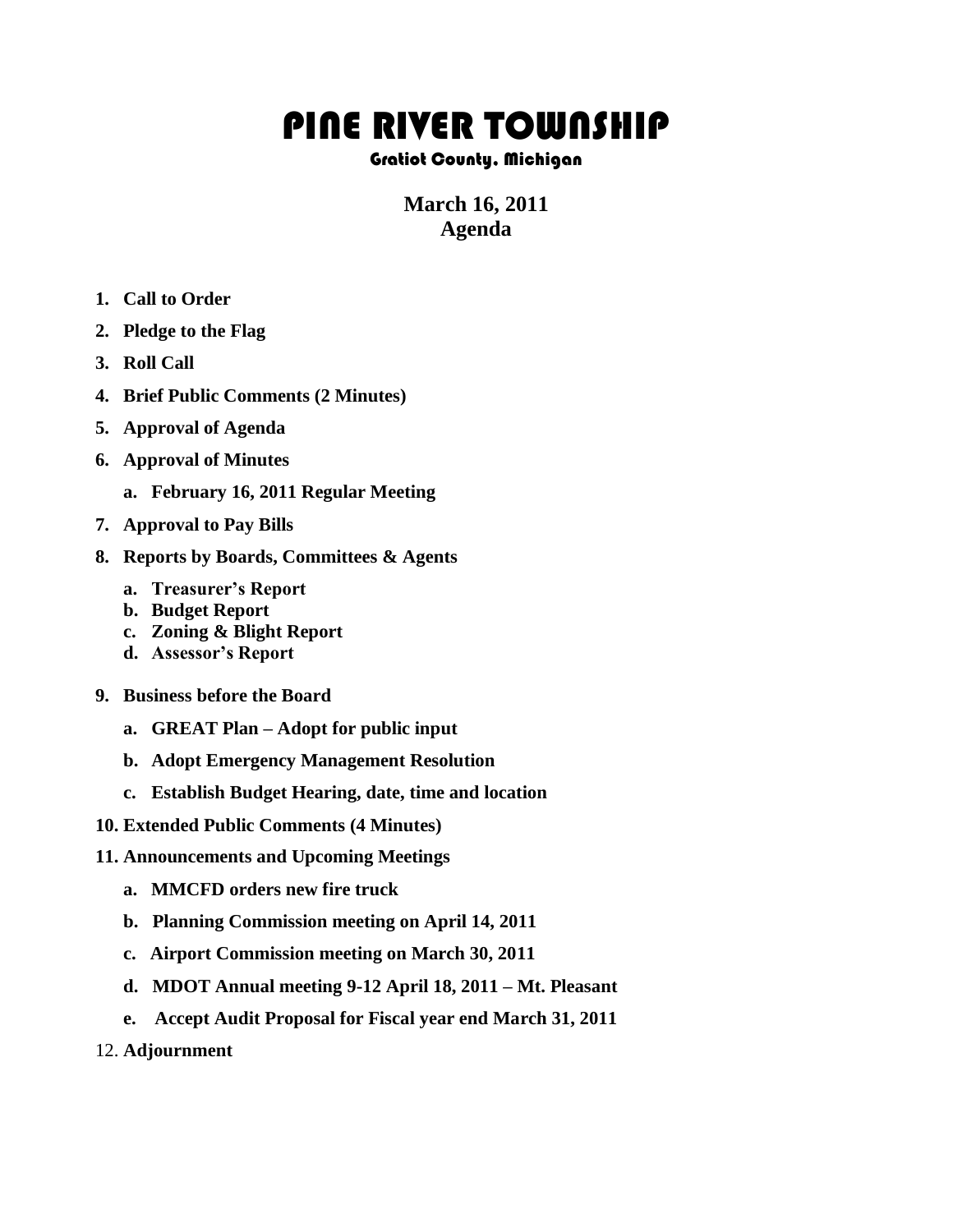## **MINUTES OF THE PINE RIVER TOWNSHIP BOARD MONTHLY MEETING MARCH 16, 2011**

- 1. The regular monthly meeting of the Pine River Township Board was called to order at 7:00 pm by Supervisor Beeson at the Township Hall.
- 2. Pledge the flag: The board and the public said the pledge to the flag.
- 3. Roll Call: Moeggenborg: present, Best: present, Baker absent, Rademacher: present, Beeson: present, (4) Board members present, (1) member absent (Baker).
- 4. Brief Public comments (2 minutes): No public comments.
- 5. Approve the Agenda:

Motion by Best: second by Moeggenborg; to approve the **Amended Agenda [add 9d. Sumner – Seville Rescue & Pine River Township Contract]** as presented. All present board members approved. Motion carried 4-0.

6. Approve the Minutes:

Motion by Moeggenborg: second by Best; to approve the Regular Meeting Minutes of February 16, 2011. All present board members approved. Motion carried 4-0.

7. Approval to Pay Bills:

 Motion made by Moeggenborg: second by Best: to pay bills as presented in the amount \$12,557.82. All present board members approved. Motion carried 4-0.

- 8. Reports by Boards, Committees & Agents
	- a. Treasurers Report Discussion; Report placed on file
	- b. Budget Report Discussion: Report placed on file. Discussion by Treasurer on delinquent payments on personal property taxes by a business owner.
	- c. Zoning & Blight Officer Discussion on Blight problem on Cheesman Rd. property
	- d. Assessor's Report Discussion BOR meetings
- 9. Business before the Board:
	- a. GREAT Plan (Pine River Township Master Plan) Motion made by Moeggenborg: support by Best; to approve **Resolution 031611-4** to adopt a GREAT Plan Resolution for Public input. Roll Call Vote: Best – Aye; Moeggenborg – Aye; Rademacher – Aye; Best – Aye; 4-Ayes; 0- Nays; 1 – Absent (Baker). Resolution Adopted.
	- b. Adopt Emergency Management Resolution Moeggenborg made motion: support by Best; to approve **Resolution 031611-5** to adopt a Hazard Mitigation Plan Resolution. Roll Call Vote: Best – Aye; Beeson – Aye; Moeggenborg – Aye; Rademacher – Aye; 4-Ayes; 0- Nays; 1 – Absent (Baker). Resolution Adopted.